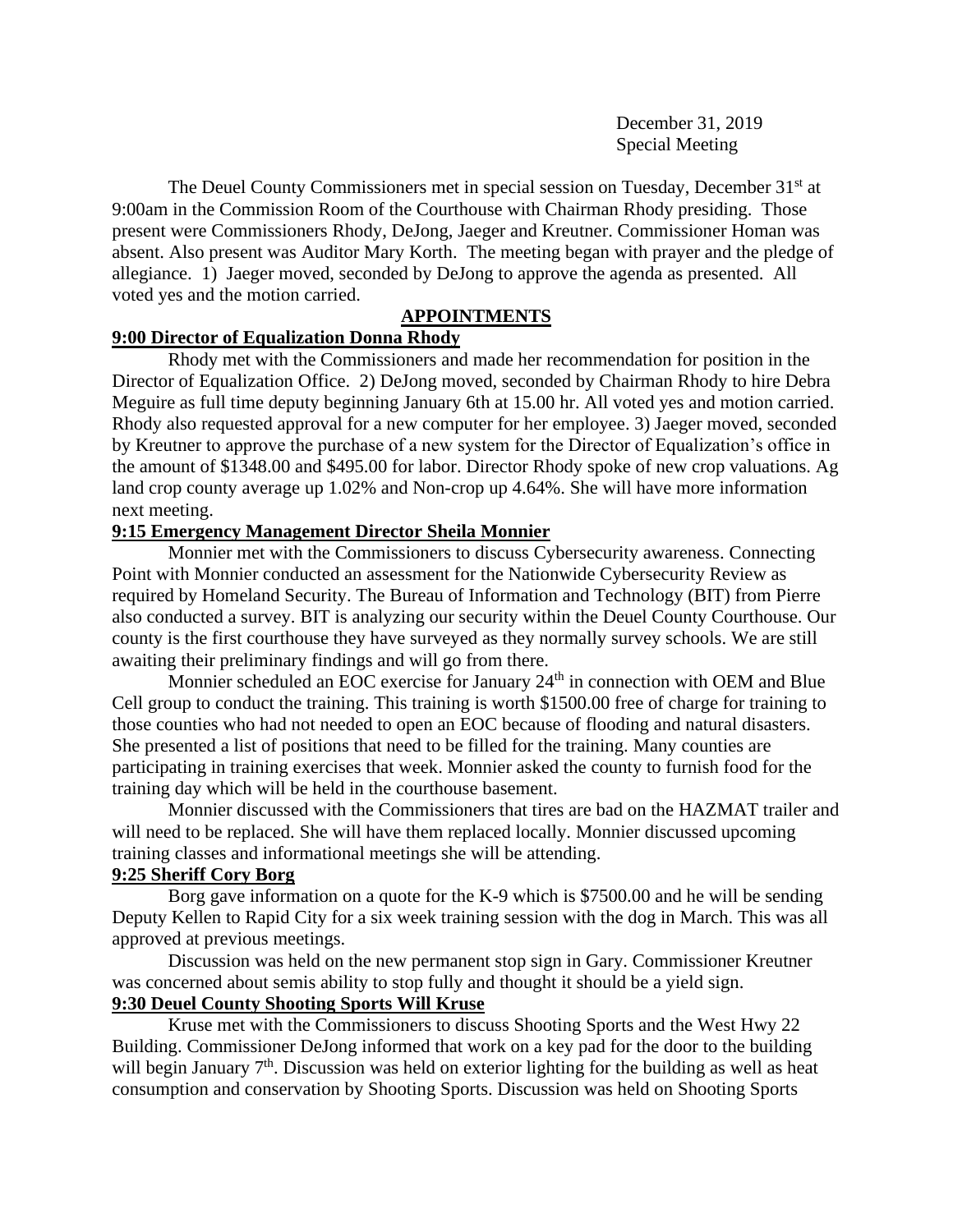making a donation to the County for use of the building to cover expenses and utilities. Kruse is waiting on grants. Discussion was held on inviting surrounding counties for Shooting Sports activities and other ways to offset costs. Ideas were brought up concerning signage for the building, as well as awareness for Shooting Sports and their location. Discussion was held on the future of 4-H as well. Shooting Sports is a growing part of 4-H. Kruse stated most counties have some type of shooting sports program whether it's archery, bb guns or air rifles. Many counties do have an archery program.

### **End of Year Business:**

#### **TRANSFERS**

 4) Jaeger moved, seconded by DeJong to approve the transfer from the General Fund (101) to the following accounts per 2019 budget – transfer \$10,000 to (226) Emergency Management Budget and \$700,000 to (201) Highway and Bridge Fund Budget. And to move \$50,000 in General Fund (101), \$50,000 in County Building Fund and \$50,000 in Highway and Bridge Fund to Capital Outlay Accumulation per Resolution 15-19. All voted yes and the motion carried.

5) Jaeger moved, seconded by Kreutner to transfer from Contingency (101-112-429) to several accounts. All voted yes and the motion carried.

| 101-111-426.10 | Commissioners   | \$2150 |
|----------------|-----------------|--------|
| 101-142-411    | Treasurer       | \$ 850 |
| 101-711-411    | Planning/Zoning | \$5000 |
| 101-611-428    | Extension       | \$4100 |

### **OTHER BUSINESS**

## **Contract with Johnson Controls/Counting Cash in Treasurer's Office**

6) Kreutner moved, seconded by DeJong to approve the Planned Service Renewal with Johnson Controls for 2020. All voted yes and motion carried.

Commissioner DeJong will be counting the Treasurer's cash January 2 at 7:30 a.m.

The first regular meeting of 2020 will be Tuesday January 7 at 9:00 a.m.

Friday, January  $17<sup>th</sup>$  at 10:00 a.m. the Deuel County Housing Authority will meet for their annual meeting.

Commissioner DeJong reported that mold will be tested in the courthouse basement on January  $7<sup>th</sup>$ . Brian's Glass and Door will be coming to check the doors on the West building and putting a key pad on the southwest door on Jan  $7<sup>th</sup>$ . DeJong also reported that auto scrubber floor cleaners will be available for demonstration as well on the afternoon of January  $7<sup>th</sup>$ .

#### **Warrants**

7) Kreutner moved, seconded by Rhody to pay all warrants as presented and those paid early to avoid service charges. All voted yes and the motion carried. A&B Business Solutions 110.32 Supplies, A-Ox Welding Supply Company In 46.25 Rental, Banner Associates Inc 525.00 Pro Service, Bjerke Sanitation 69.00 Utilities, Paul Brandt 911.75 Zoning Meeting/Travel, Bratland Law 247.00 Caa Fees, Credit Collections Bureau 1.70 Co Assist, Chase County Sheriff's Office 6.00 Pro Service, Clear Lake Building Center 262.13 Pro Service/Repairs, Communications Center 4384.12 Repairs, Cook's Building Center 1711.10 Heater, Michael J Dahl 875.00 Zoning Meetings, Deuel County Farmers Union Oil 23604.39 Repairs/Supplies, Kevin Deboer 963.20 Zoning Meeting/Travel, Dust-Tex Service Inc 108.85